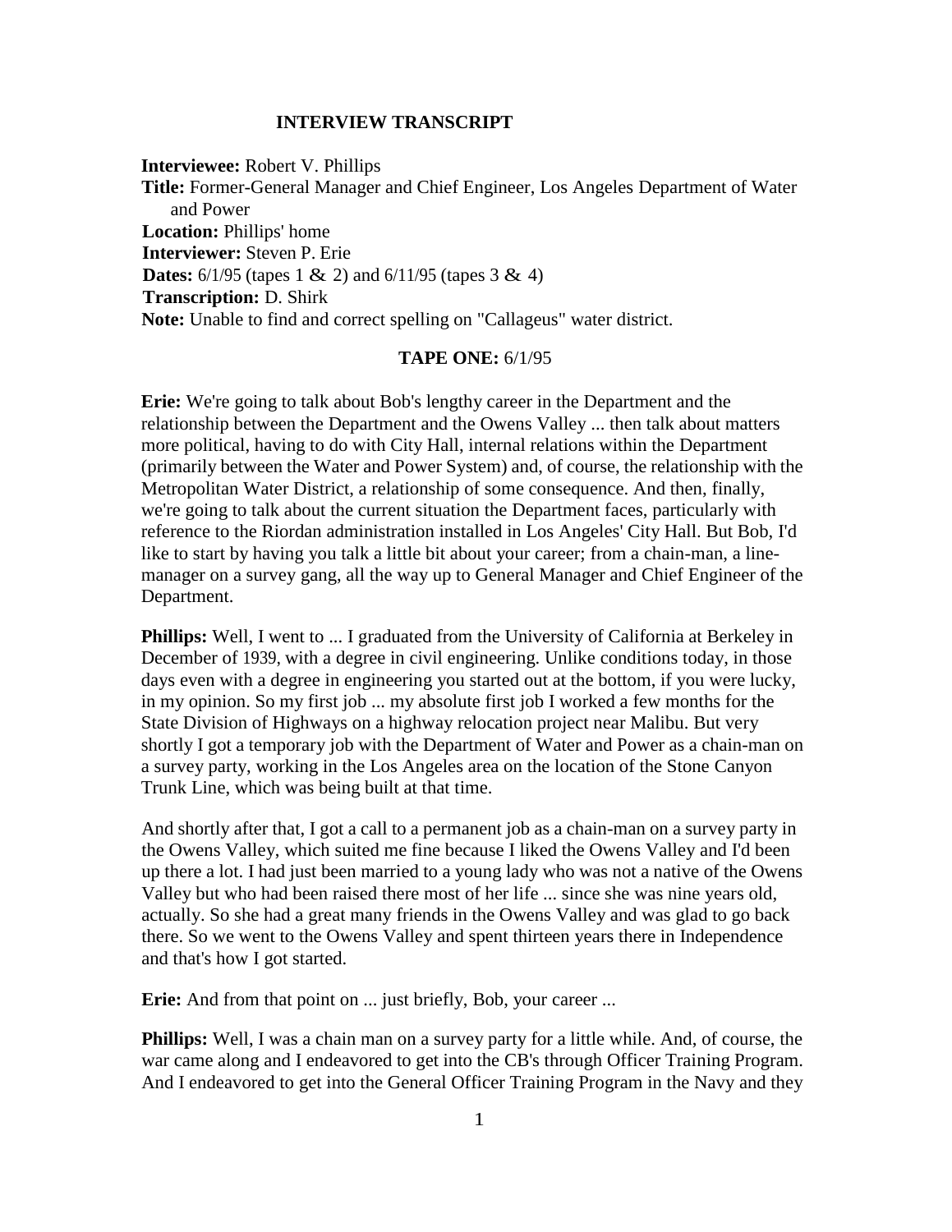turned me down. Then, because of the shortage of engineers the Department deferred me for a while, and I was practically the only engineer on the whole Aqueduct system who was really a well-trained engineer.

So I was very busy the early years of the war doing all sorts of work, mostly on the L.A. Aqueduct system ... both the Northern District where I lived and the Southern District where

I spent quite a bit of time, for a brief time, because there was a shortage of hydrographers also ... they had gone into the service. I worked with a hydrographer and made snow surveys, because I had had a little experience at that earlier. So I was a snow surveyor and hydrographer for a time also.

However, within a couple of years I became what is called a Civil Engineering Grade B, that's the entrance level Civil Engineering position. I did a little design work and some office work and began to do budget work. From that, in a matter of two or three years I went to Civil Engineering Associate. During that period, I was drafted finally, and I went to report to the Draft Board to be inducted into the army. I went down and took the physical examination and at the end of all that I came up before two doctors, an army doctor and a navy doctor, and they looked at each other and each asked the other if he could use me. They both shook their heads and stamped my certificate 4F, and that was the end of my career in the army. Apparently I was too tall, at that time 6 feet and 7 inches, and T didn't weigh too much and that's why they thought they couldn't use me.

Anyway, I came back to Independence and worked two or three years, four years maybe as a Civil Engineering Associate. That was, in general, civil engineering work, hydrographic work, hydraulic analysis, hydrographic analysis, stream flow analysis ... almost any phase of engineering having to do with the operation of the Aqueduct system. Then in 1948 I became a water works engineer, that is the first level of engineering in the city's civil service system where a license is required. I had gotten my civil engineer's license through state examination in 1942 at the first opportunity that I had, two years out of college. So I became a water works engineer in '48 and that was really the first professional level engineering job ... at that time I was 31. I was still in the Owens Valley however I was put in charge of all the engineering work and the hydrographic work in the Northern District. That is, everything north of Haiwee. That went on for two or three years.

In any event, in 1953 I had been there 13 years and I figured that was long enough and I should be getting broader experience, and my superiors thought so too. So I was transferred to Los Angeles, directly into the Water Executive Office, where I was a Water Executive Staff Engineer. And that was a good move because I got close to the executive operations, assisted the Chief Engineer of Water Works in technical analyses of various things and wrote reports on things and that was good experience ... I was only in that office a year and a half or two years and then I transferred in to the Design and Construction Division at that time of the Water System. The head of that division was a man named Ralph Proctor; he had international fame as one of the fathers of modern soil mechanics. And I was immediately put into the field in charge of some very heavy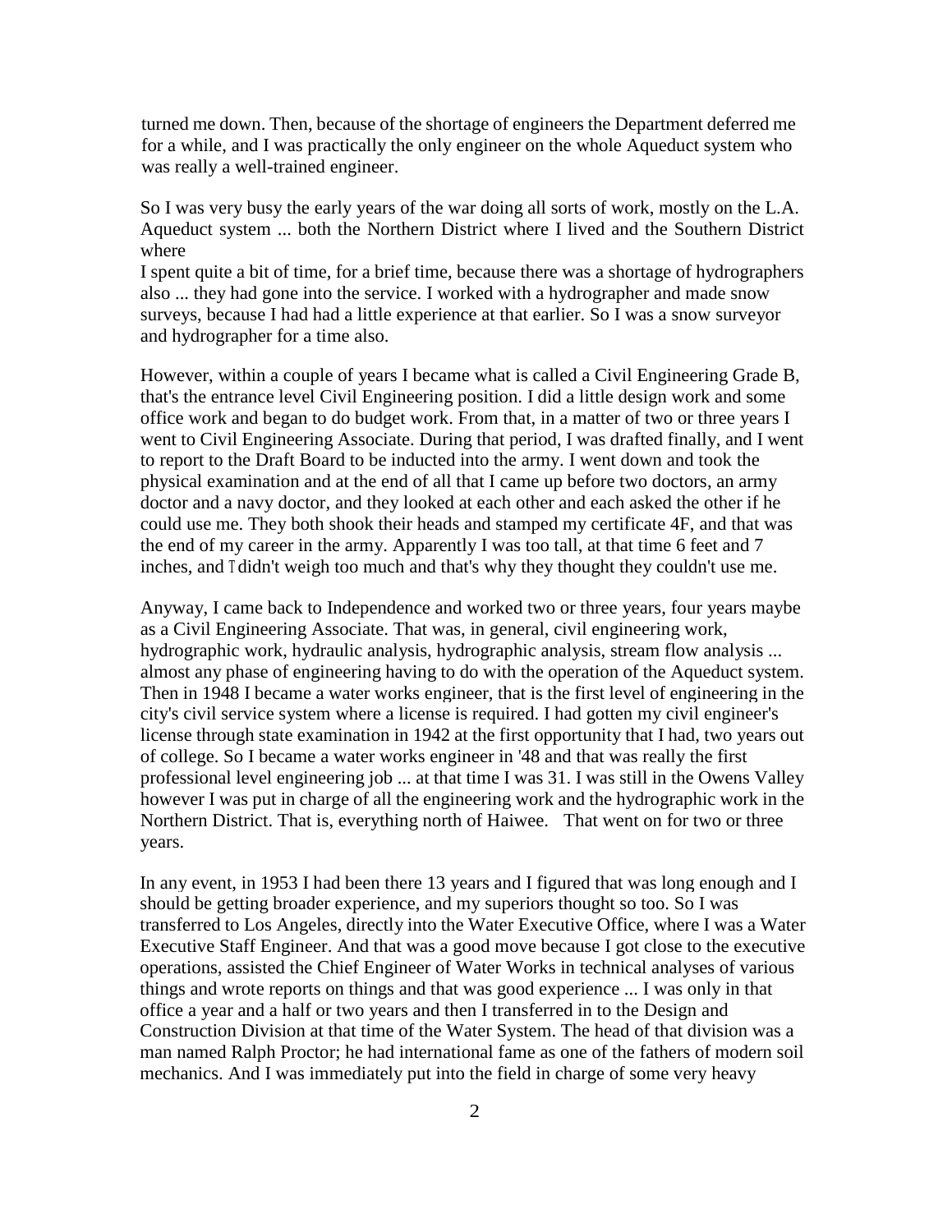construction work, tunneling and a re-building of Stone Canyon Reservoir, which was just above Brentwood and the U.C.L.A. campus. The Reservoir was completely rebuilt, a

new bypass tunnel built, and I was much involved in all of this. I had charge of the field engineering, including all the placement of the compacted earth fill in the dam and the laboratory tests that went with that. That again was a very broadening and valuable experience to me. I spent about five years in that and by the time I got through I knew heavy construction and I knew tunneling and major concrete structure work... all of it extremely valuable and I appreciated the chance to do that.

Then at 1959 I became Assistant or Southern District Engineer of the Los Angeles Aqueduct Division. I still worked in Los Angeles in that position directly under the head of the Aqueduct Division, a man who was very helpful to me in my career by the name of John G. Cowen. He really brought me along, so to speak.

I worked on that job about a year or a year and a half, when an opening came up in the Northern District in 1960, the Northern District engineer. That job was headquartered in Independence and I had charge of all of the operations of the Department north of the Haiwee Reservoir, not only the operation and maintenance of the Aqueduct and construction of capital improvements, but administration of all of the Department's lands and property in the Owens Valley including the leasing of business properties, ranch properties, grazing lands, over 300,000 acres of land, and a great many different kinds of business and residential properties. I took that job over on Jan. 2, 1960 and I was in that job for about three years when an opening came up back in Los Angeles. Well, in connection with the Northern District job, I moved back to the Owens Valley, built a home in Lone Pine and lived in that area for about three years.

At the end of that, in 1963, I was appointed head of the Aqueduct Division, which required my moving back to Los Angeles. Actually, I stayed in the Owens Valley and the division had capacity to break in a new Northern District engineer, a man who had capabilities but no experience in the Aqueduct Division. I worked in the Aqueduct Division

on a great many interesting and challenging projects that I won't go into here, but one of the things that I participated in was the initial planning and conceptual planning for the second Los Angeles Aqueduct. And I contributed to a report to the Board of Water and Power Commissioners which pointed out the need and the viability -- the advisability - of

building that second aqueduct. And this report was accepted by the Board and during my tenure as head of the Aqueduct Division between 1963 and 1967, I had a great deal to do with the inception and the beginning of planning and construction on that Aqueduct.

In 1967, I was again moved up to Assistant Chief Engineer of the Water System, with Mr. Cowen having been made Chief Engineer directly ahead of me. This continued my involvement with the building of the second barrel and my close supervision of not only the Aqueduct features and requirements, but the work of the design division and other divisions of the Water System in planning that Aqueduct and building it.

In 1969, early '69, Mr. Cowen had moved up to Assistant General Manager and I moved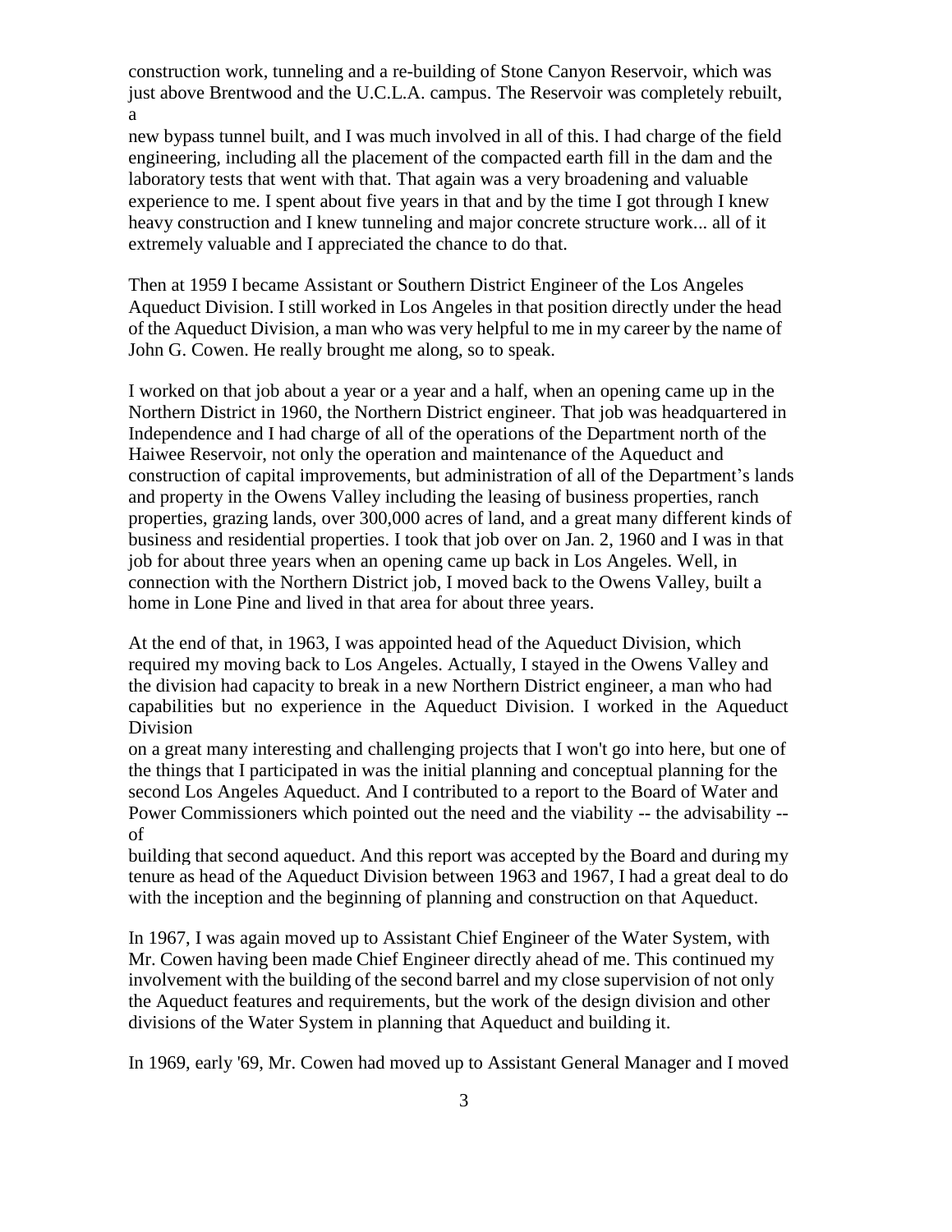into the job as head of the Water System, where I became involved in even more exciting challenges. I was head of the Water System in 1971 at the time that the earthquake hit and almost demolished the lower Van Norman Dam. I was much involved in the decisions regarding the securing of that situation and the plans for rebuilding the dam and a great deal of political and public relations work to overcome antagonism toward any rebuilding of storage at that point. However, we ultimately prevailed successfully.

On May 1, 1972, upon the retirement of both Mr. Kanouse, who was at time General Manager, and Mr. Cowen, who at that time was Assistant General Manager. the Board moved me up to be General Manager and Chief Engineer of the Department. I continued to be involved in the dire experiences that the Department was having, such as the Arab Oil Embargo in the '72,'73,'74 period, a general strike against the Department in 1974, the continued aftermath of the 1971 earthquake, and a great number of other things that came up at the time. I retired from the Department on April 1, 1975. I was in good health. I apparently had been successful as a General Manager, at least I had been given a letter from Tom Bradley asking me to stay on and stating some nice things about my handling of the General Manager position. The reason that I retired at that time was that I had had trouble all along understanding the motivations and the operational methods and the attitudes of the political element of the city, primarily the City Council. It got to the point where I felt that I was not managing the Department; the City Council and the Mayor were telling me what to do, and I didn't wish to damage my own reputation by doing things which I knew were wrong. And that, frankly, is why I retired ... I don't know how much of that you want.

**Erie**: Oh, that's fine Bob. That's about 10 minutes and that's necessary background material. .. in fact for me, because only part of it was in the ... history. What I'd like to turn to now is the very controversial relationship between the Department and the Owens Valley. You spent many years as an Owens Valley resident. You lived much of this experience, not the early experience in terms of the initial surveys and the water options that were purchased right after the turn of the century. But if you could just furnish your perspective on the history of the Department's relationship with the Valley. You might want to take it by periods: from the early period, the building of the Aqueduct, the securing of the rights, the post-Aqueduct period, taking it right up to the present, because there is so much controversy, there are so many books out there that talk about the socalled "rape" of the Valley by an arrogant, imperial Department. And I just want to give you the opportunity to set the record straight in terms of how the Department has treated the Valley and how the Valley has viewed the Department.

**Phillips**: Perhaps my perspective should be enlarged on a little bit with a fact that hasn't been mentioned so far, that my father was an employee of the Department; not only an employee, he was a peer of people like Mulholland and Van Norman and Scattergood. He came to work for the Department in 1911, rose rather rapidly in the organization, and at the time of his premature death at the age of 57 in 1940 (his career and mine, incidentally, overlapped about six months) ... he was the engineer in charge of the Aqueduct Division, which at that time was a somewhat larger job than when I was in it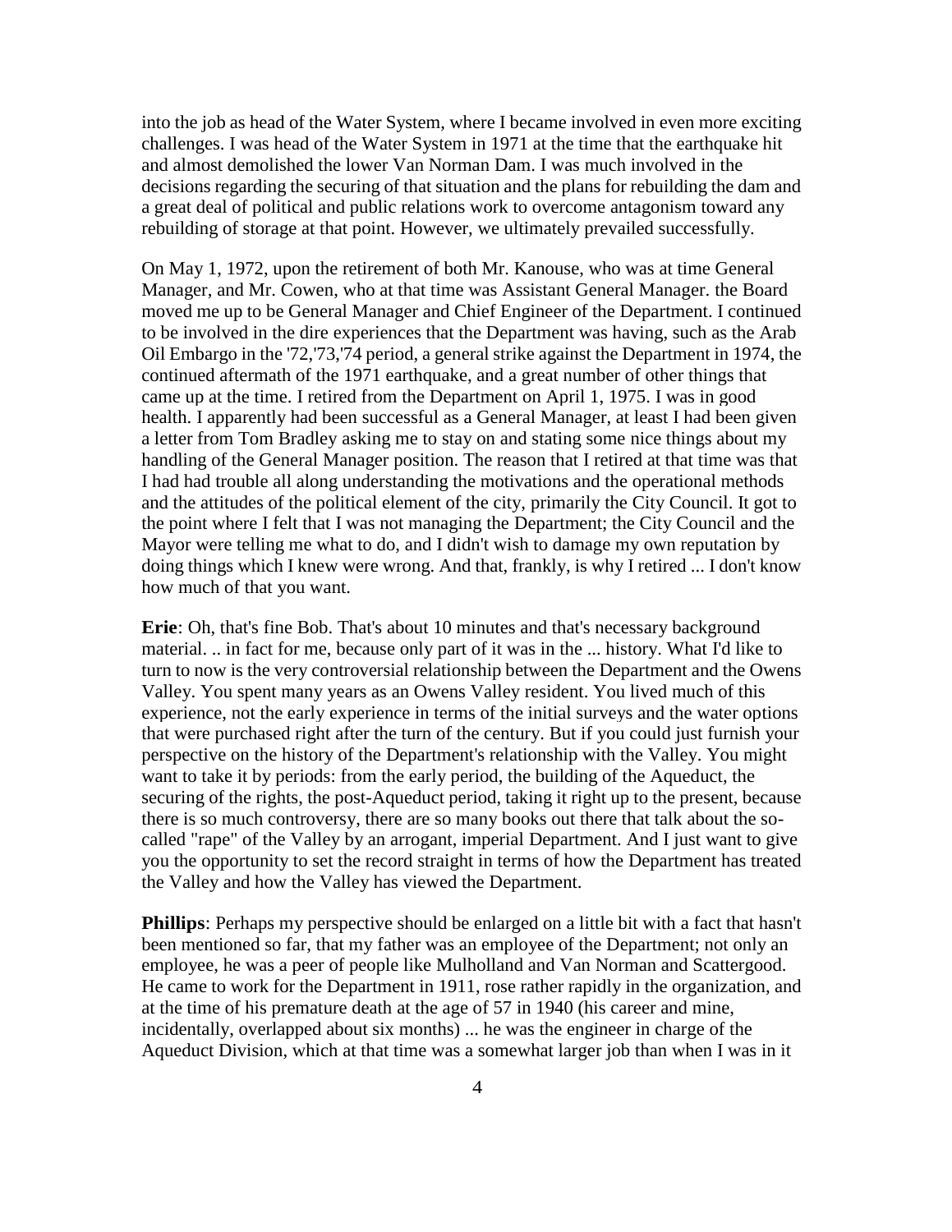because it included supervision over all the power interests in the Owens Valley, and a much closer rapport and liaison with Mulholland and, particularly, Van Norman than the job had later. My father was interested in my interest in the Owens Valley; he took me up there the first time when I was ten years old in 1927 and after that I never missed a year when I didn't make at least one trip into the Owens Valley, almost always in his company and in the company of the men he worked with, and learning all I could because I was fascinated by the whole thing. And I was learning from him about the history that had occurred before my time.

So I had a very good background in the relationship with the Owens Valley, of which you speak. It's a very complex thing, I've thought a lot about it, I've read all the books that you've mentioned, I deplore the treatment of it by many if not most of these books. In fact, I would like to be able to write my own discussion of it. However, the thing that keeps coming back to me as I review all this in my own mind, as I do often, is the fact that what happened was ultimately proved to be the right thing to happen. The heads of the Water System, the officials of the system, the heads of the Bureau of Reclamation, and Theodore Roosevelt himself were all correct. It was a case of the greatest good for the greatest number. There were things which have never come out that make the Owens Valley not a good place for a large reclamation project. There were distortions of what happened. There were certainly mistakes made in the way things were handled by some of the authorities involved at the time.

J.B.Lippincott -whom I met and talked to shortly after I graduated from college about the whole matter- impressed me as a very sincere, honest man who even at that time continued to be hurt by the misinterpretation that had been put on his actions... He did what he thought was right, I'm convinced. He had been a consultant to the City of Los Angeles even before he was associated with the Department of Water and Power, or I mean with the Bureau of Reclamation. He knew a great deal more about the city's situation water-wise than did anyone else in the Bureau of Reclamation. He also knew the Bureau of Reclamation; he knew that for one thing it was a brand new organization, it was still shaking down its own organizational structure. As with all such new organizations given a charge to do something, they had gone out. .. as the saying goes, ridden off in all directions ... capturing reclamation sights all over the country. They had a great many of them. Some were good, some were bad. There were several in California, including the Owens Valley. Lippincott, who was in charge of the Owens Valley development, in my view, could see right away that it was not one of the more desirable sights to be spending money on, especially while, as a new organization, the Bureau of Reclamation's funds were very limited. In retrospect, it's interesting to note that at that time the Yuma project in Arizona-California and one other project in the San Joaquin Valley were the two projects that were adopted and proceeded rather rapidly.

The Owens Valley was finally rejected in favor of the City of Los Angeles. The thing that's interesting to note is that the Yuma project and the project in the San Joaquin Valley were both at very low elevation; they had a much longer growing season, they had a much warmer climate except in the intense heat of a couple of months in the summer.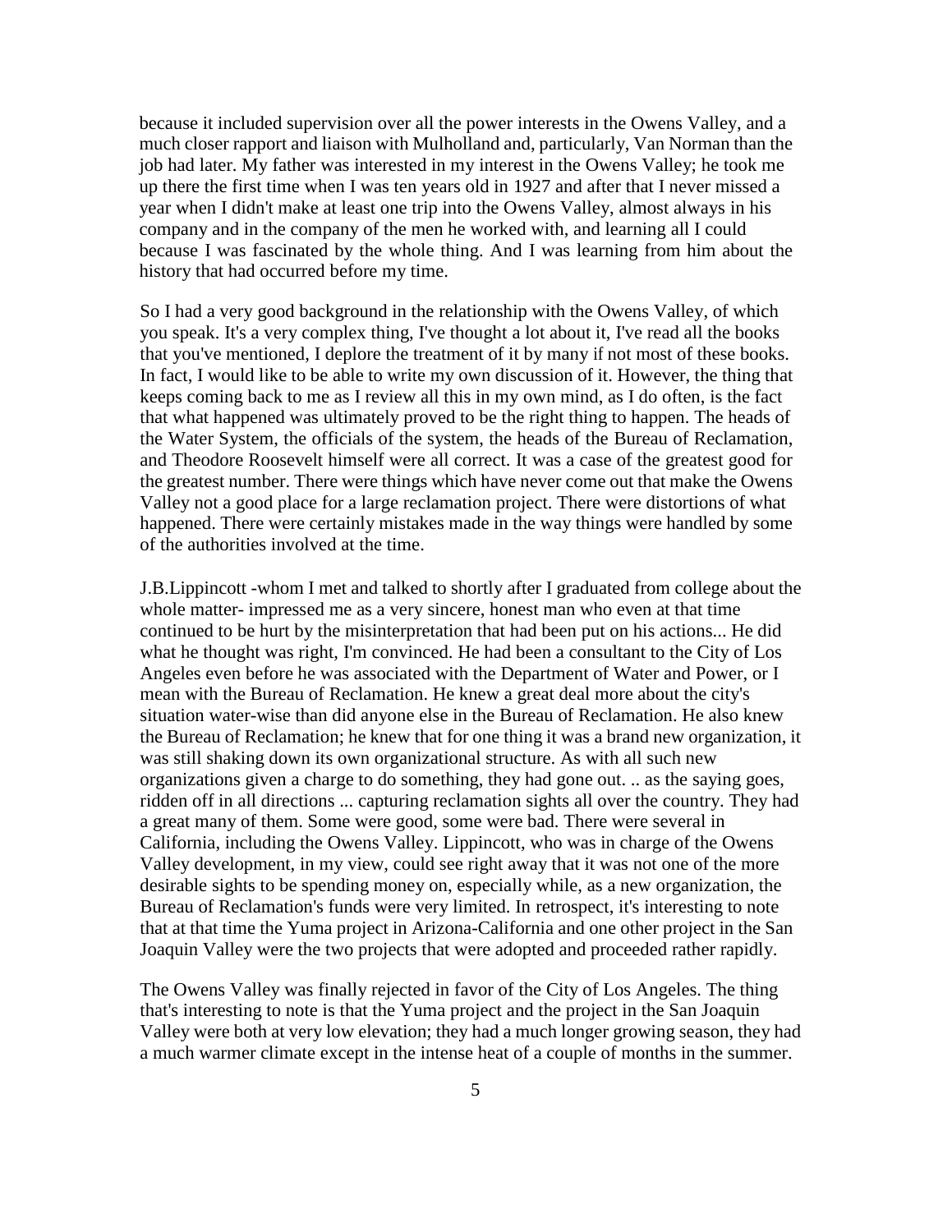They were not subject to the violent winds and the late frosts that the Owens Valley was subject to; they were simply better options and they are the ones that were taken. It's not surprising to me at all that the Owens Valley was not pressed for harder than it was by the Bureau of Reclamation's people. So that is the point of view from which I judge the whole thing.

There was a lot of diversionary things happening in Los Angeles, such as the formation of the group of business people in Los Angeles who bought up lands in the San Fernando Valley and who were vilified for that. Unfortunately, they were tied into the Bureau of Water and Power, or the Water Bureau at that time, and there was no point in doing that. Mulholland had nothing to do with them; a project of that magnitude, while they tried to keep it quite for a while, would come out because leaders of the city were the people that had to approve it ultimately. And so the word got out that it was going to happen and immediately the wealthy interests in the city saw a chance to capitalize on it and they did. This was not illegal, but it may have been a miserable display of greed, but it was not illegal and it was not brought about by the Department, by the Water System's plans. Their plans were straight forward that the city needed a water supply, and they had found a place to get it, and they went and got it.

**Erie:** Bob, wasn't there a conflict of interest on the part of at lest one individual, a fellow by the name of Moses Sherman, who was part of the San Fernando Valley Land Syndicate ...

**Phillips:** Yes, there was ...

**Erie:** ... served at that time, I think they were called Public Service Commissioners, you know, the Department's been renamed. But I think there's one individual; he was not a member of the Department but he did serve on the Board.

**Phillips:** He served on the Board and he probably did not contribute to this whole debacle at all. That is, he did contribute to the debacle, but he certainly did not represent the attitudes and the goals of the people who were actually planning and running the Water Bureau at that time. However, this put a black cloud on the whole thing. There were others, and I don't know exactly what their motivation was who fought it on general grounds. Of course there was the antagonism of private power interests, who fought the whole thing. Although that mostly developed in later years, shortly after the Aqueduct was built, as I recall. [End Tape 1, Side A]

**Erie**: OK, we're fine, we're on band two and were talking about L.A.'s method of securing the water rights in the Owens River Valley.

**Phillips**: The people that were planning the Aqueduct and taking the initial steps to acquire the water supply in the Owens Valley foresaw that the minute that they went up there openly and started negotiating for water rights the greed that was being demonstrated at the southern end of the system would also be demonstrated at the northern end. The Owens Valley was never a high class agricultural area, despite what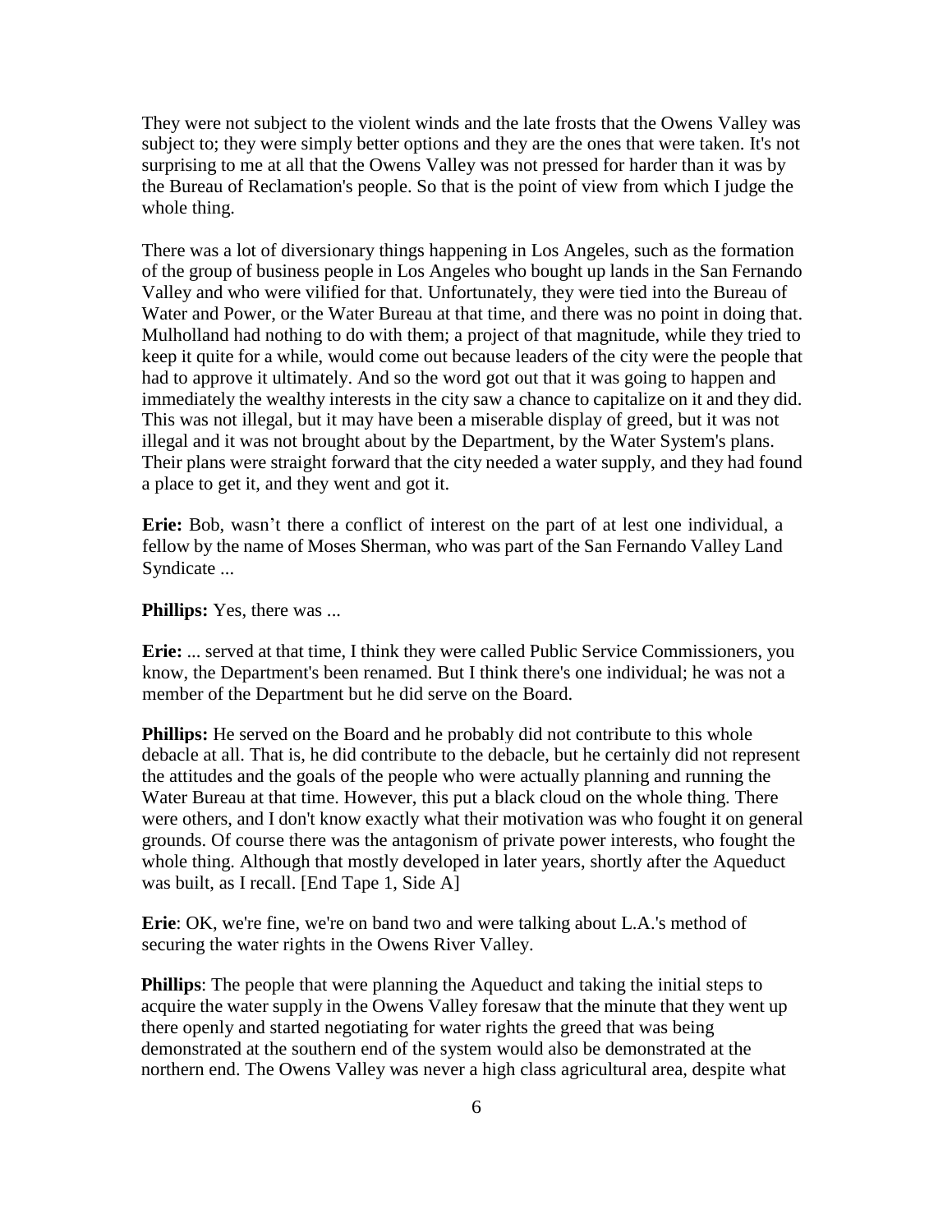may have been touted about it in a number of different quarters. A 1921 soil survey conducted by the federal government came to the conclusion that while there were some

desirable agricultural lands in the Bishop area, they were not extensive ... [phone rings] and that other factors minimized the value of the agricultural activity in the area, for example the short growing season, the high winds, the danger of late frost. These all interfered with first class agricultural production. The conclusion of the soil survey people for the federal government was that the primary value of the Owens Valley was for grazing cattle, that some alfalfa or some fruit might be raised, but that the Owens Valley primarily should be considered cattle grazing, cattle country, which is what it's been through the years and still is.

So these people were not doing all that well, they had no outlet other than a dirt road to their principle market, which was Los Angeles. They had a narrow gauge railroad outlet north through Sparks, Nevada, again a long distance and a long haul. Most of their market was internal. So they were not in a real healthy situation. The mines kept them going somewhat, but they were petering out. So the possibility of somebody coming in and buying up their land for a vital water supply would have been too much to resist. The planners of the Aqueduct could see the prices escalating rapidly.

Another factor was that the filing for water rights in the Owens Valley would not have to be made and was not made at a location that would involve the higher agricultural areas, the better agricultural areas in Bishop and Big Pine. It was the south end of the Valley which was highly alkaline and even less productive land that would be affected.

**Erie:** Bob, was there not also a financial constraint that the city ultimately faced in terms of how much it could spend to get the water options and the water rights relative to the financing of the Aqueduct? Now the original purchase of the options was by private parties, and then there was reimbursement by the city. But as I understand it there was a very low bond ceiling that affected all of these negotiations.

**Phillips:** That's correct. After all, the city at this time was something on the order of 200,000 people. It had been growing rapidly. It had been spending money to expand its meager Water System ... to develop its meager Water System, locally. So it didn't have a lot

of money to be spending on acquiring water rights.

Unbeknownst to a lot of people ... Fred Eaton, who was allegedly the city's pawn in this operation actually went to the Owens Valley as early as 1893 and started purchasing land in his own name. In 1893, an aqueduct had not even been thought of up there. The city was not even looking seriously any place for water because in 1893 the population was far less than the 200,000 it was in 1904. So Fred Eaton, long before the city came around, had lands in the Owens Valley, had started a cattle operation, and meanwhile was monitoring the water situation in Los Angeles closely. And the minute that he saw that Los Angeles was getting desperate after he'd been there nearly ten years, that is in the Owens Valley nearly ten years, he went to Mulholland and popped his plan, his proposal.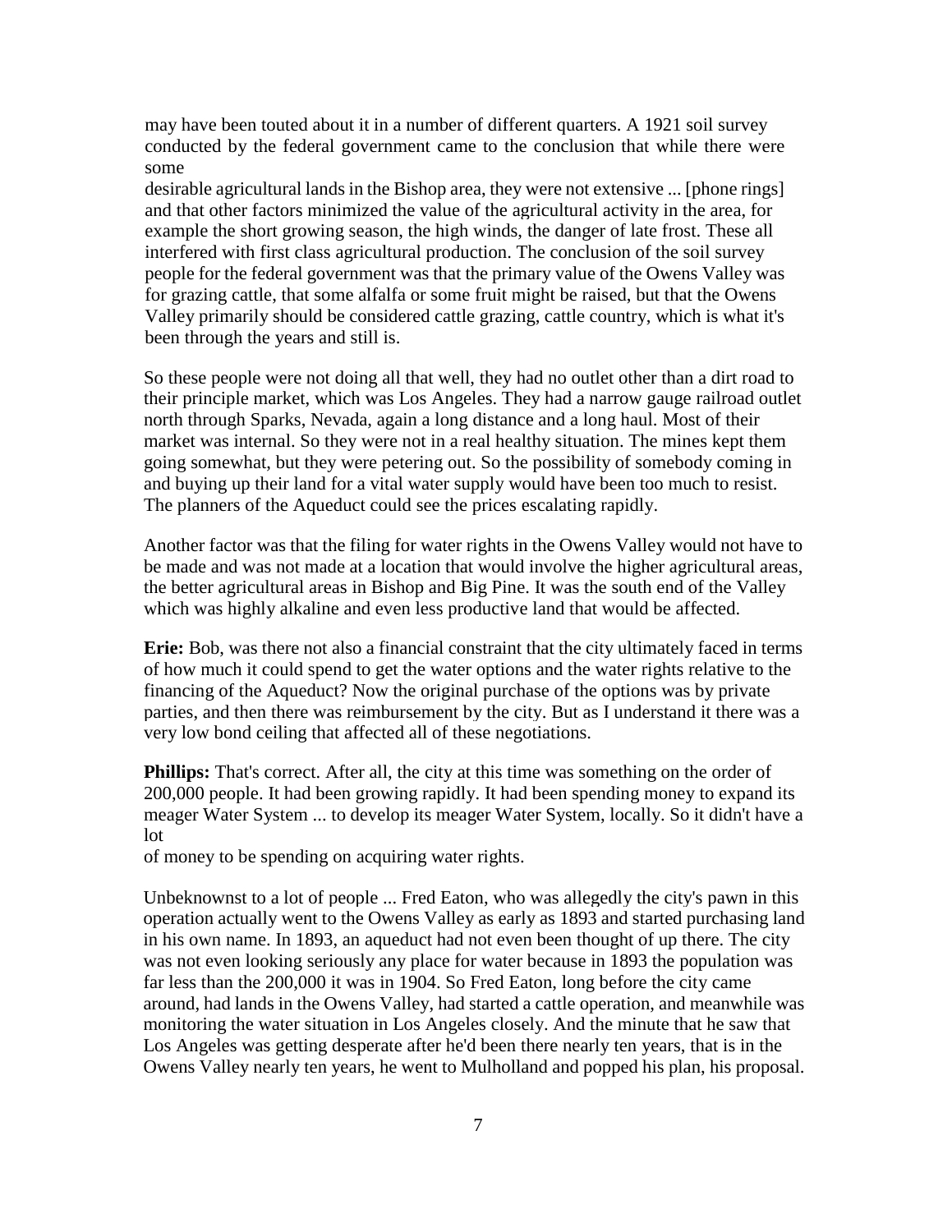**Erie:** Wasn't there an Eaton proposal on the table to do it privately rather than publicly?

**Phillips**: That's right. Eaton's first proposal was indeed to share in this bonanza with the City of Los Angeles. He envisioned a joint venture where he had the lands that controlled the water rights and would continue to acquire them and that he and the city would participate in this in a plan where he would get part of the water to sell and the city would get something on the order of 200 cubic feet per second for its purpose and Fred Eaton would become a millionaire and the City of Los Angeles would have a water supply that was really not as big as they were looking for. So there was a lot of intrigue and there's been an awful lot of misconstruction of what went on and imagining of what went on, and I am convinced in my own mind, and this is based on having talked with a lot of people in the Owens Valley who were involved in those things at that time that a lot of the trouble carne not from within the Owens Valley or from people within the city organizations but from agitators in the city and elsewhere who saw an opportunity to upset the apple cart so to speak. And it is entirely likely that this stemmed from the power interests rather than the water interests.

**Erie**: But you don't have proof of that, Bob, that's just a surmise?

**Phillips:** That's just a surmise, but I can't overemphasize the point that I personally talked to many, many people ... they were friends of mine who lived through that period. I was a young man and they were older men, but many, many of the older people when I first went up there as a young man, not as a boy, told me that the City of Los Angeles was actually the best thing that ever happened to the Valley because they were hanging on with one hand trying to keep going and they weren't doing very well at it.

**Erie:** Bob, maybe you'd want to fast-forward to the period after the construction of the Aqueduct in terms of the Department's dealings, for example its land purchase program and lease-back program of the 1920s and the 1930s having to do with what the Department was attempting to do to better life, at the same time to protect its rights ... its water claims in the Valley.

**Phillips:** It's been pretty well documented. The years immediately following the completion of the Aqueduct were fairly tranquil. The Aqueduct did divert from below where the Bishop-Big Pine area where most of the major farming was. It diverted water out of the Owens River. It still did not require the full capacity of the Aqueduct and it did not divert the full capacity of the Aqueduct, contrary to what some people have said, until much later. So there was no serious reflection on the main farming interests in the Owens Valley and the water supply situation in Los Angeles was satisfied and things went along fairly well. There was the beginning of the power controversy, but that really didn't impact on the Owens Valley situation.

One of the main issues that aggravated the people in the Owens Valley more and more was the price that was being paid for the lands by the City in the Bishop-Big Pine area ...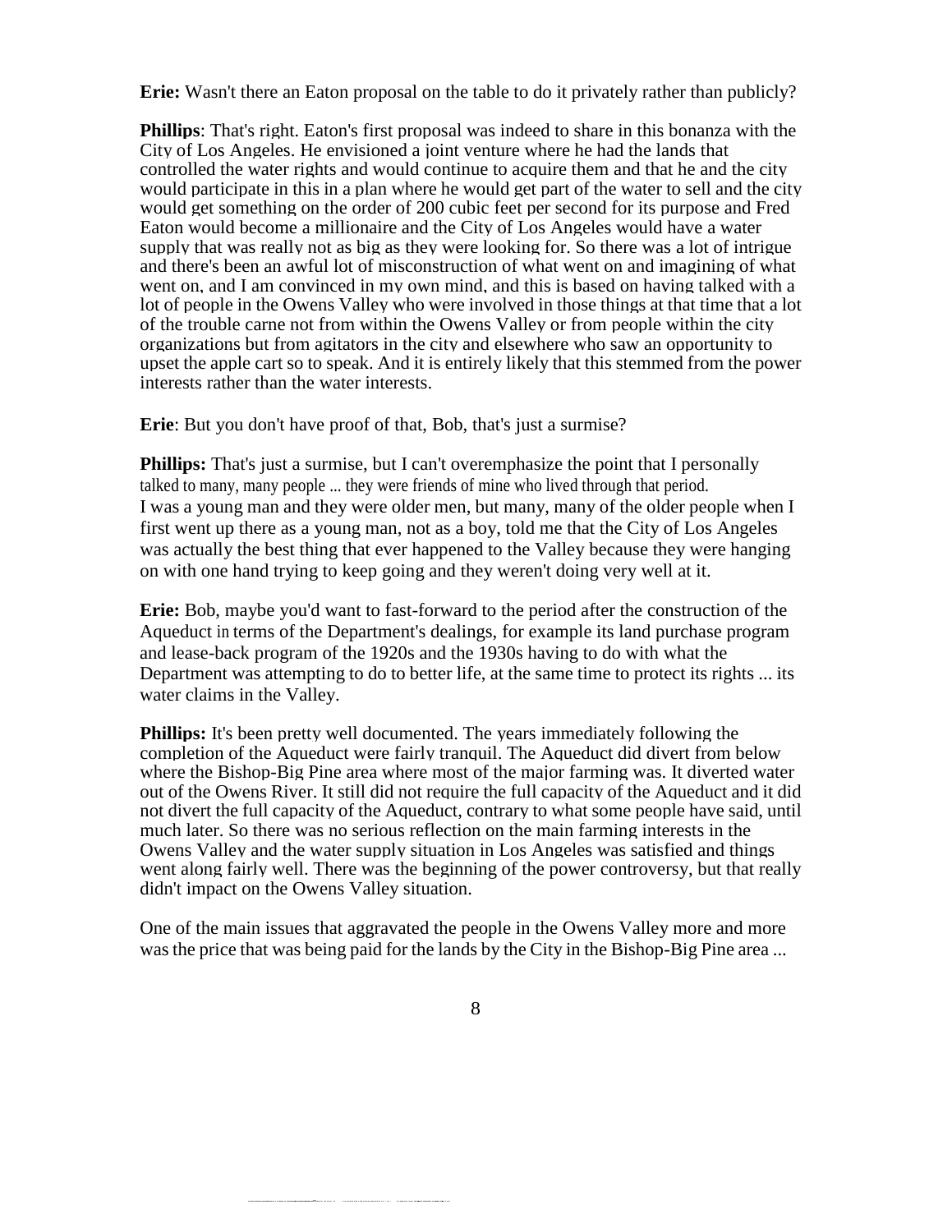**Erie:** Now, Bob, why did the City turn to land purchase, rather than just water rights. In other words, it purchased the water rights, I know, initially, but not necessarily much of the land. Then there was a land purchasing program that came on a little bit later. Did it not?

**Phillips:** Well, they originally purchased land in the South end of the Valley... riparian lands on the Owens River and riparian lands that were creeks that were tributaries of the Owens river. That's where the main thrust was at first and it involved both land and water purchase, because of the riparian rights involved, particularly in the Manzanar area, for example. Later on, there were some games played by some people in the Owens Valley. They began to use large quantities of water and there were some low run-off periods that aggravated the city's water supply because there just wasn't enough water reaching the intake of the Aqueduct to satisfy its needs, which were growing rather rapidly.

The unhappiness in the Owens Valley wasn't because the city was taking their lands and water, it was because the city wouldn't take their lands and water at a price they thought was fair. They wanted out. And they did what they could to harass the city, both by diverting as much water as they could above the intake, and by such things as taking charge of the Alabama gates and diverting water into the Owens River and Owens Lake. The issue here was the price of the lands. People wanted to sell to the city. They wanted out. And the city, in order to purchase the water had to purchase the lands. The people would not sell their water without the land, because the lands would be ... useless without the water. So the city had to purchase both the lands and the water. In some cases, what they purchased was the rights in ditches that were built by local ditch companies particularly in the Bishop area but also in Big Pine. They purchased the ditch rights and acquired the rights that way, but even so they had to purchase the farmers lands that were on the ditch. They acquired the water as ditch rights and they acquired the lands because the couldn't purchase the ditch rights without purchasing the lands from the farmer who had a share in the ditch, if you see what I mean.

## **Erie:** Son of a ditch!

----- -~---

**Phillips:** That's really what happened. The city paid a very good price, really, for the land and that again is from my personal knowledge and conversations with people who actually sold their water and their lands to the city ... Again, they were men in their sixties and seventies and I was a man in my twenties and early thirties, but still the exchange was honest and unforced on their part.

**Erie:** Bob, the city ultimately purchased how many acres in the Owens Valley, approximately?

**Phillips:** The purchase of lands in the Owens Valley has gone on at a much slower rate, of course. Up until as recently as two years ago, a large ranch was purchased. At the present time, they own a total -- in both Inyo and Mono counties, that would be Owens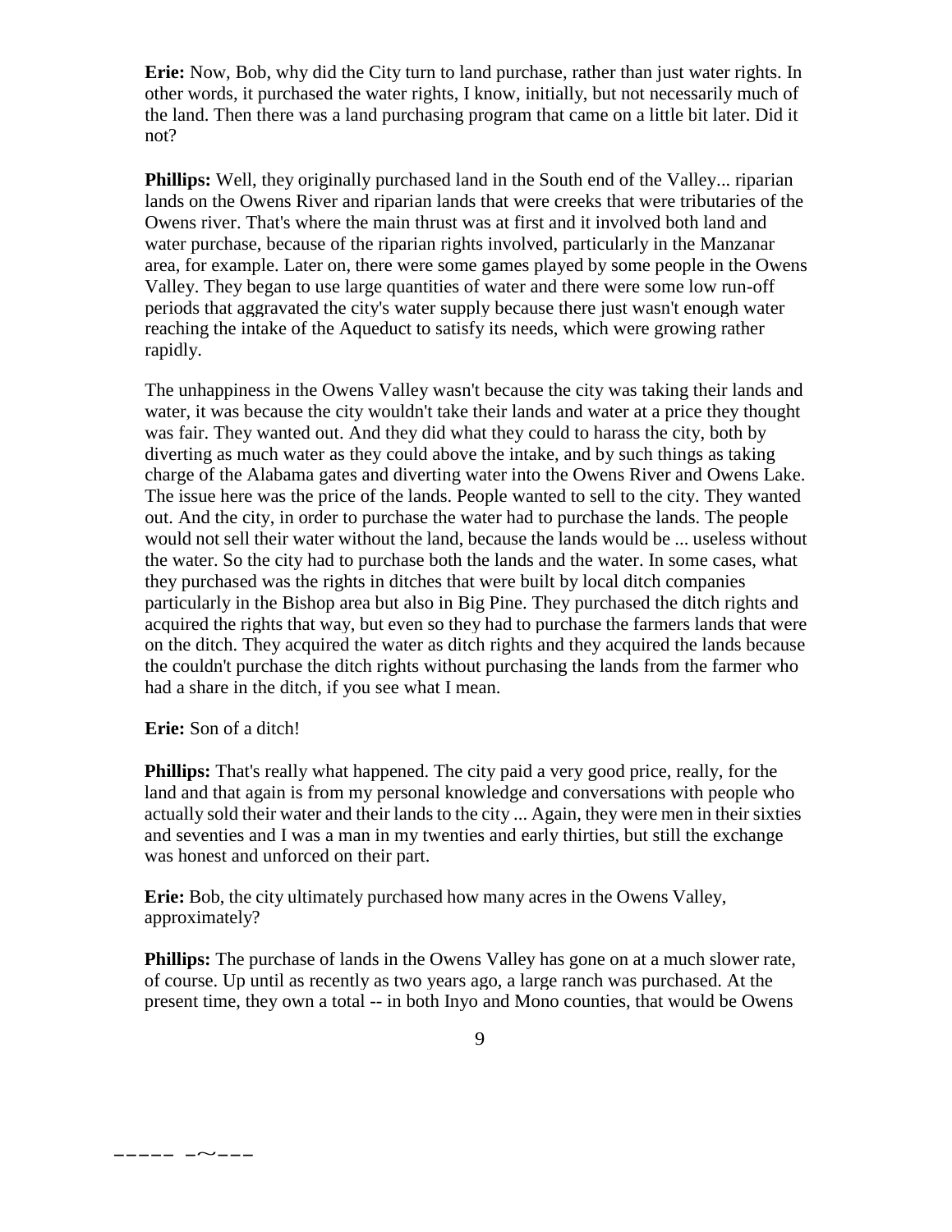Valley, Long Valley, and the Mono Basin -- of 307,000 acres. About 260,000 of that is Owens Valley land and the rest of it is Long Valley and Mono Basin land.

Following the purchase of most of the lands in the Owens Valley, or in the Bishop-Big Pine area, and this happened in the late 20s and through the 30s; there were large, large purchases of land through the 1930s. In virtually every case, the lands purchased anywhere in the Owens Valley were leased immediately back to the people from whom the land had been purchased if the people wanted to lease the land and continue in the cattle business. That was done. There are still families in the Owens Valley who are operating large cattle ranches in the Owens Valley and they are descendants of people who sold the land, the children and the grandchildren of the people who sold the land to the city are still operating successful cattle ranches in the Valley.

**Erie:** Do you know how those land prices were determined? How market value was determined? Did the Department bring in appraisers?

**Phillips:** There were appraisals made. I can't say much more than that, because I don't recall who came in, but an independent appraiser was used in making those purchases. And I think in general the city paid somewhat above the appraiser's valuation.

**Erie:** That's what I understand, particularly in the first years of the Depression.

**Phillips:** The city really leaned over backwards to treat the people well, and most of the people up there agreed that they were treated well. Right after the purchase of all the ranch land, the business people in the Valley became very apprehensive that ranching farming would stop, that there would be no industry in the Valley at all and that they would lose their business, that they would go broke with their businesses. And they petitioned the city to purchase the businesses. And again, the city had appraisals made and began purchasing up not only the business properties, but where people wanted to sell their residences, the city bought those. That went on over a period of years, again through the middle and late 1930s, primarily. And that's where the, what you mentioned, the so-called reparations were made.

**Erie:** I'm not sure that's the appropriate term, because it does have a very negative connotation ...

Phillips: Yes it does ... That's the term that was used.

The people said, well look, you can't purchase these lands at today's rates, we've just been through a horrible depression, we're still in it and values are depressed. And the city said, "OK, we'll have a study made and adjust the prices if it seems necessary." And they did do that and they arrived in each community, Bishop, Big Pine, Independence and Lone Pine at a percentage by which their original prices would be changed. In one case, I think it was Lone Pine, there was no change. In the case of Bishop, Big Pine, and Independence there was substantial change, it was as high as 30 or 40 percent increase in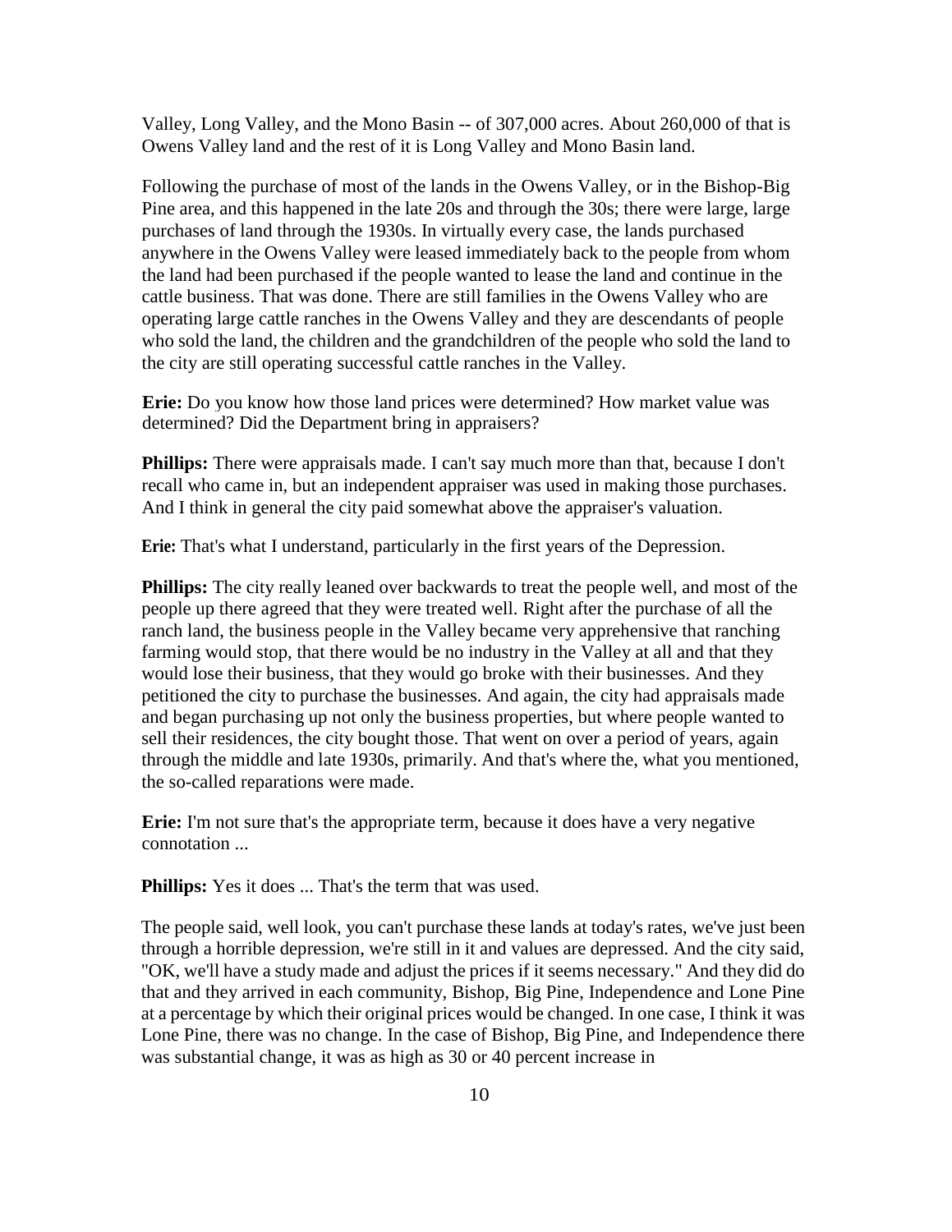the prices and the people were satisfied.

And again, if the people wanted to keep their business, the city leased the business right back to the same people who stayed in business. And if the people wanted to keep their homes, the city rented the house right back to the same people from whom it had bought the house.

**Erie:** Bob, what was the length of the leases?

**Phillips:** The leases were for five years.

**Erie:** And why five years?

**Phillips:** Five years was set forth in the City Charter. The Department was not to lease or rent any property for more than five years without the consent of the City Council. And this imposed ridiculous complication on the process, so they just wrote leases for five years every five years. And people came to understand that the five year limitation was, to my knowledge, never activated. They were just activated every five years routinely. And as I say, the businesses and the homes were leased or rented back to the same people to pursue their same activity. Most of them did and very successfully. Because, by that time, the impact of the city's improvements in the Owens Valley, and I don't mean the Aqueduct, I mean in connection with the construction of the Aqueduct, the city built a broad-gauge railroad from Mojave to Lone Pine to connect with the narrow gauge railroad. So for the first time the Owens Valley had rail service to ship any products it had, including ranch products out of the city to Los Angeles. The City used its influence with the State of California to have the highway paved from Mojave to the Owens Valley, and that was done. So access to the Owens Valley because of the City's work, in its own behalf obviously, but still it was there and available to anybody that wanted to use it, both the railroad and the highway. The city built power plants in connection with the construction of the Aqueduct, and those plants for a long time provided power to the Owens Valley, which didn't have it before the City came in there with the Aqueduct construction. So there were a lot of benefits that occurred that, in my readings and listening to too many people that have no idea that those things happened or don't wish to admit that those things happened.

To continue on this train of thought, interestingly, in the 1940s, about the time that I began to work up there (actually, I first worked up there in 1933 in the summer), I worked in the Owens Valley again for the Division of Highways in the Summers of 1937 and 38, so I was ... making a lot of friends and gaining a lot of personal knowledge about what was going on. In the 1940s, people began to say "Well, gee, I'm doing fine, and we hate these five year leases and we don't know what's going to happen, maybe we could buy back these leases from the City." And the City said, "Sure." And they brought in a group of outside appraisers, who made ... the Schmutz-Mason Appraisal Report, which I worked on a little bit, to evaluate all the residential and business properties in the city, put a price on them, catalogue them all, and began having sales. Initially they sold them